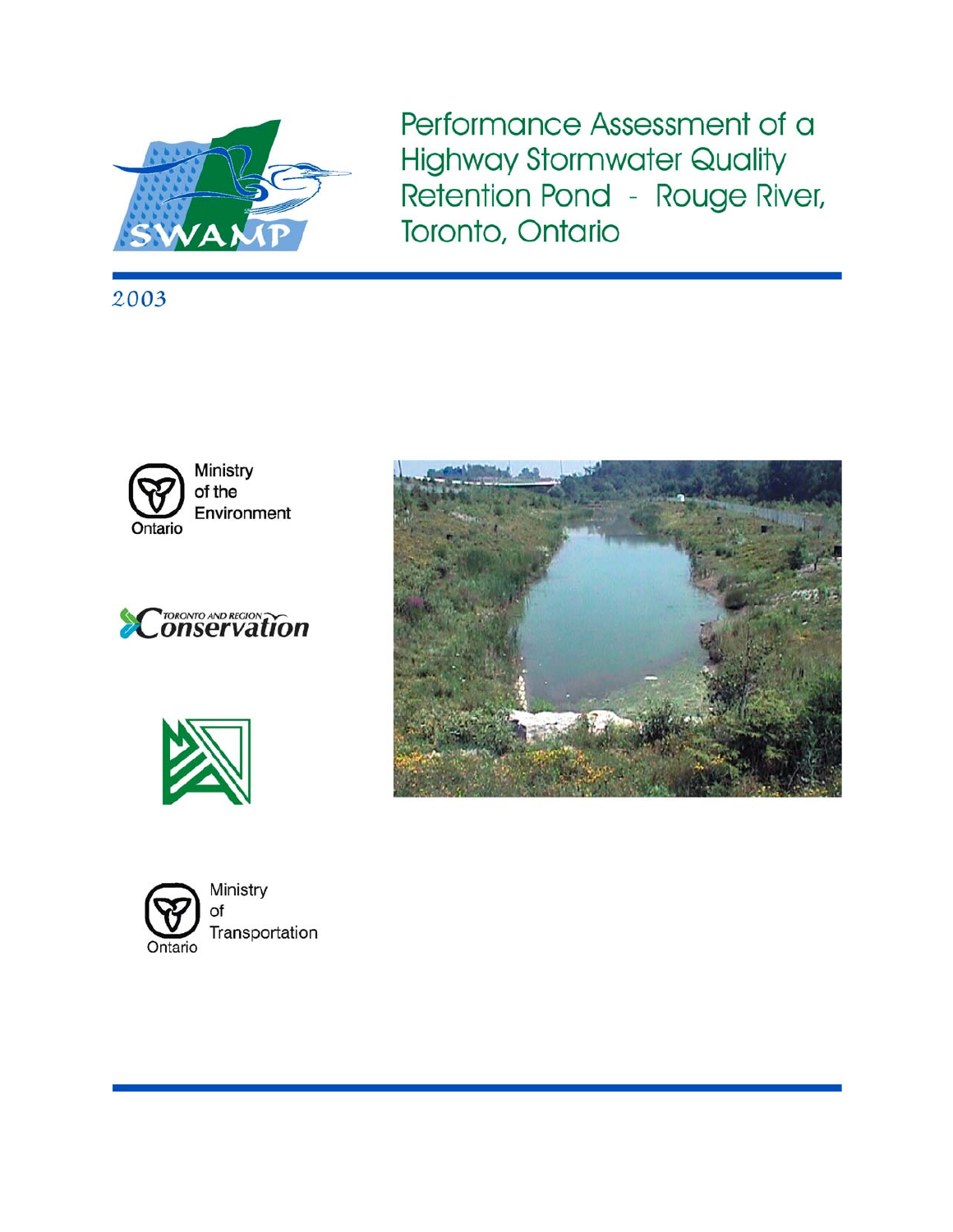# **PERFORMANCE ASSESSMENT OF A HIGHWAY STORMWATER QUALITY RETENTION POND**

### **ROUGE RIVER, TORONTO, ONTARIO**

 **-**

a report prepared by the

STORMWATER ASSESSMENT MONITORING AND PERFORMANCE (SWAMP) PROGRAM

for

Great Lakes Sustainability Fund of the Government of Canada Ontario Ministry of the Environment Toronto and Region Conservation Authority Municipal Engineers Association of Ontario Ontario Ministry of Transportation

December, 2003

© Toronto and Region Conservation Authority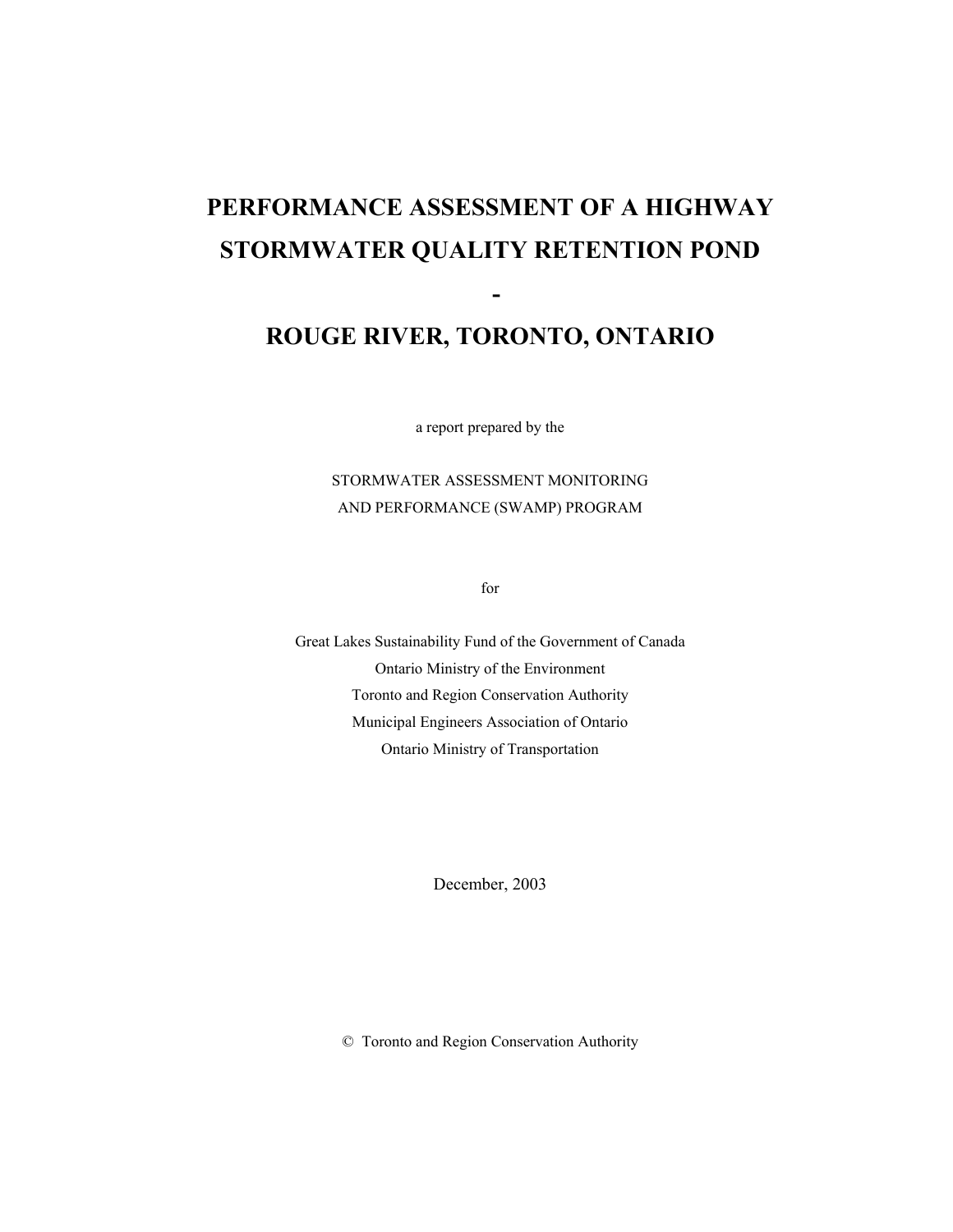### **NOTICE**

The contents of this report are the product of the SWAMP program and do not necessarily represent the policies of the supporting agencies. Although every reasonable effort has been made to ensure the integrity of the report, the supporting agencies do not make any warranty or representation, expressed or implied, with respect to the accuracy or completeness of the information contained herein. Mention of trade names or commercial products does not constitute endorsement or recommendation of those products. No financial support was received from developers, manufacturers or suppliers of technologies used or evaluated in this project.

The initial version of this report was prepared by SWAMP. Additional data analysis and editing were undertaken by Questor Veritas Inc. under contract to the SWAMP program as represented by the Toronto and Region Conservation Authority. Questor Veritas did not have access to all of the original work, notably those portions of the work that were undertaken using statistical analysis software. Questor Veritas can not attest to the methodology or integrity of specific portions of the report.

### **PUBLICATION INFORMATION**

Documents in this series are available from the Toronto and Region Conservation Authority:

Sonya Meek Water Management Planner Toronto and Region Conservation Authority 5 Shoreham Drive, Downsview, Ontario M3N 1S4

Tel: 416-661-6600, Ext. 5253 Fax: 416-661-6898 E-mail: Sonya\_Meek@trca.on.ca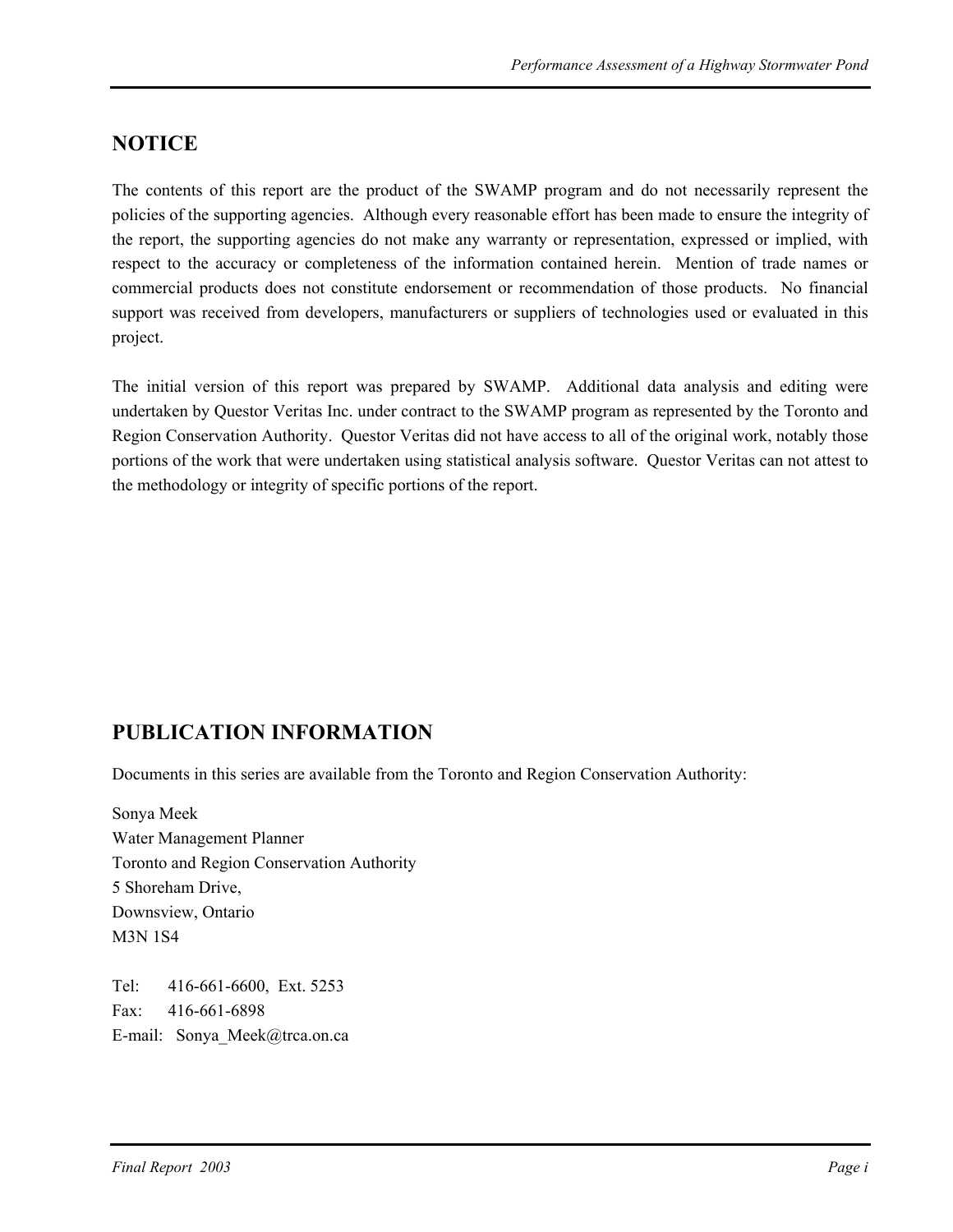### **THE SWAMP PROGRAM**

The Stormwater Assessment Monitoring and Performance (SWAMP) Program is an initiative of the Government of Canada's Great Lakes Sustainability Fund, the Ontario Ministry of the Environment, the Toronto and Region Conservation Authority, and the Municipal Engineer's Association. A number of individual municipalities and other owner/operator agencies have also participated in SWAMP studies.

Since the mid 1980s, the Great Lakes Basin has experienced rapid urban growth. Stormwater runoff associated with this growth has been identified as a major contributor to the degradation of water quality and the destruction of fish habitats. In response to these concerns, a variety of stormwater management technologies have been developed to mitigate the impacts of urbanization on the natural environment. These technologies have been studied, designed and constructed on the basis of computer models and pilot-scale testing, but have not undergone extensive field-level evaluation in southern Ontario. The SWAMP Program was intended to address this need.

The SWAMP Program's objectives are:

- \* to monitor and evaluate new and conventional stormwater management technologies; and
- \* to disseminate study results and recommendations within the stormwater management industry.

For more information about the SWAMP Program, please contact:

Ms. Pat Lachmaniuk Ontario Ministry of the Environment Phone: 416-327-7480 Fax: 416-327-2936 Email: pat.lachmaniuk@ene.gov.on.ca

Additional information concerning SWAMP and the supporting agencies is included in Appendix A.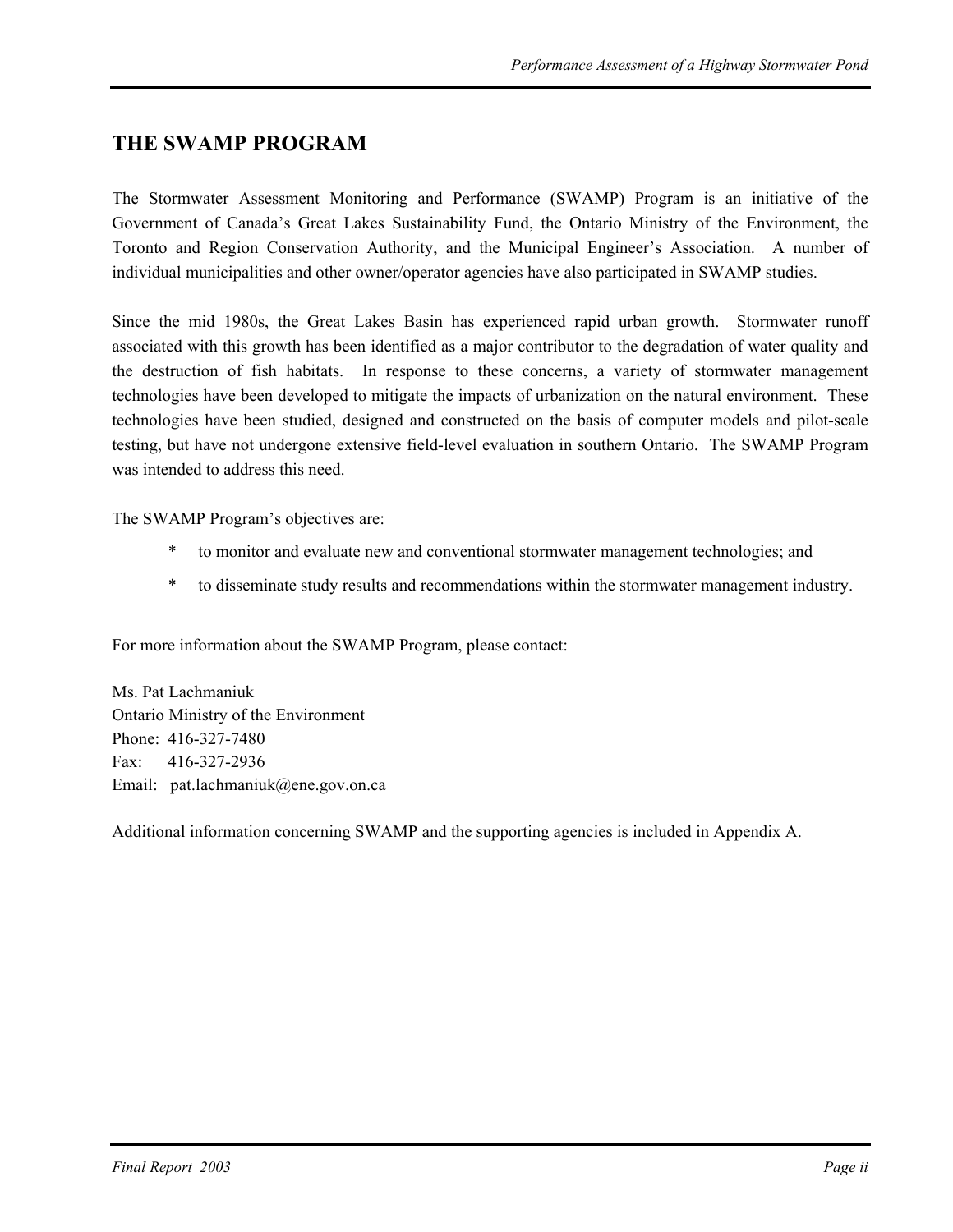### **ACKNOWLEDGEMENTS**

This report was prepared for the Steering Committee of the Stormwater Assessment Monitoring and Performance (SWAMP) Program. The Steering Committee of the SWAMP Program is comprised of representatives from:

- the Government of Canada's Great Lakes Sustainability Fund,
- the Ontario Ministry of the Environment,
- the Toronto and Region Conservation Authority,
- the Municipal Engineers Association of Ontario.

This study was jointly funded by the Ontario Ministry of the Environment (OMOE), the Great Lakes Sustainability Fund (formerly the Great Lakes 2000 Clean-up Fund) and the Ontario Ministry of Transportation (MTO). The OMOE also provided office facilities and logistic support for the SWAMP program. The Laboratory Services Branch of the OMOE provided laboratory analyses. MTO provided permission to conduct the monitoring study and assisted with the installation and operation of monitoring equipment. The Toronto and Region Conservation Authority (TRCA) provided administrative support for the SWAMP program. TRCA also conducted part of the study. The final editing of the report and some of the data analysis work were undertaken by Questor Veritas Inc. under contract to the SWAMP program.

The following individuals provided technical advice and guidance:

- Dale Henry **Ontario Ministry of the Environment**
- Pat Lachmaniuk **Ontario Ministry of the Environment**
- Sonya Meek Toronto and Region Conservation Authority
- Bill Snodgrass City of Toronto (formerly representing MTO)
- Sandra Kok Great Lakes Sustainability Fund, Environment Canada
- Peter Seto National Water Research Institute, Environment Canada
- John Shaw Great Lakes Sustainability Fund, Environment Canada
- Michael D'Andrea City of Toronto, Municipal Engineers Association of Ontario
- Art Groenveld Ontario Ministry of Transportation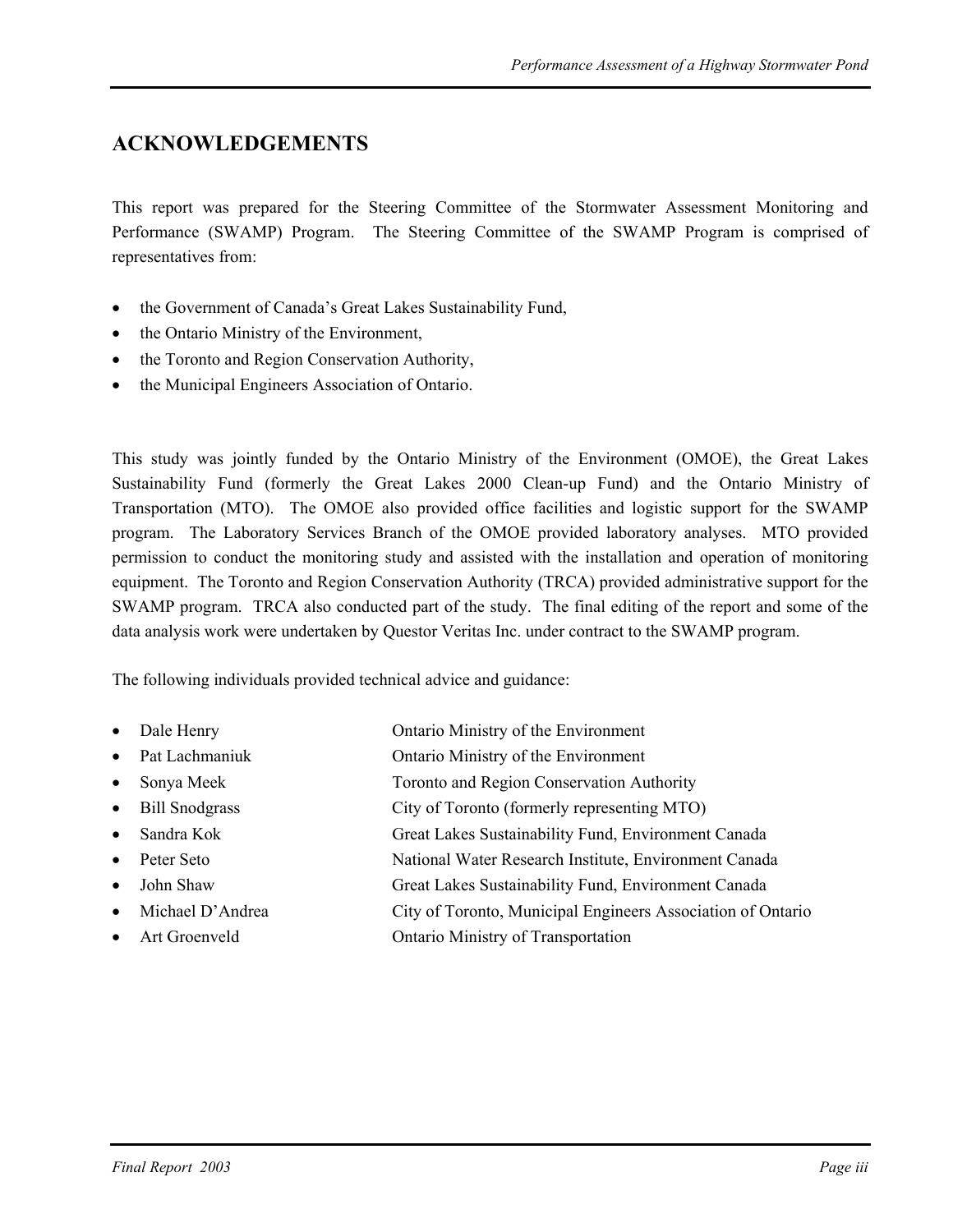### **EXECUTIVE SUMMARY**

#### **Background**

The Ontario Ministry of Transportation (MTO) has constructed a stormwater management pond for the control of runoff from a portion of Highway 401 in the vicinity of the Rouge River in Toronto. The Stormwater Assessment Monitoring and Performance (SWAMP) Program undertook a monitoring study at that pond site between 1995 and 1997. SWAMP examined the hydraulic and chemical characteristics of the facility. Other agencies examined aquatic vegetation, the algal community and runoff toxicity. This report presents the results of those studies.

Historically, highway runoff has been managed by draining it from the pavement as quickly as possible, minimizing the entry of water into the granular road base, and discharging the flow from the right-of-way at the nearest watercourse. More recently, studies have shown that runoff from various sources causes impairment of receiving waters. Consequently, many runoff management priorities are being re-examined and programs are being expanded.

Highway runoff contains a variety of contaminants including heavy metals and hydrocarbons. Specific materials include rubber residue from tire wear, auto body rust and eroded plating, spilled or leaked oil and fuel, hydrocarbons from exhaust, metal and other materials worn from bearings, bushings and brake linings, and hydrocarbons leached from asphaltic pavement. Other contaminants include chloride, sodium, and calcium from de-icing materials, nitrogen and phosphorus from roadside fertilizer applications, and pathogenic bacteria from animal waste. Recent studies have also shown that highway runoff can be toxic to aquatic organisms.

#### **Objectives**

The principal objective of the study was to evaluate the ability of the wet pond to mitigate both hydraulic and water quality impacts on the receiving stream. The monitoring program included an assessment of hydrology, water chemistry, thermal impacts, toxicity and the algal community in the pond. An additional objective was to monitor the growth of plants in and around the pond to examine the success of the planting program.

#### **The Site**

The stormwater facility at Highway 401 and the Rouge River (Figure 1) was constructed in 1995 by the Ontario Ministry of Transportation to address water quality and fishery concerns originating from highway runoff. Approximately 75% of the drainage area is used for transportation, while the remaining 25% is primarily residential. The pond is approximately 300 m long with a top width varying from 25 to 40 m. The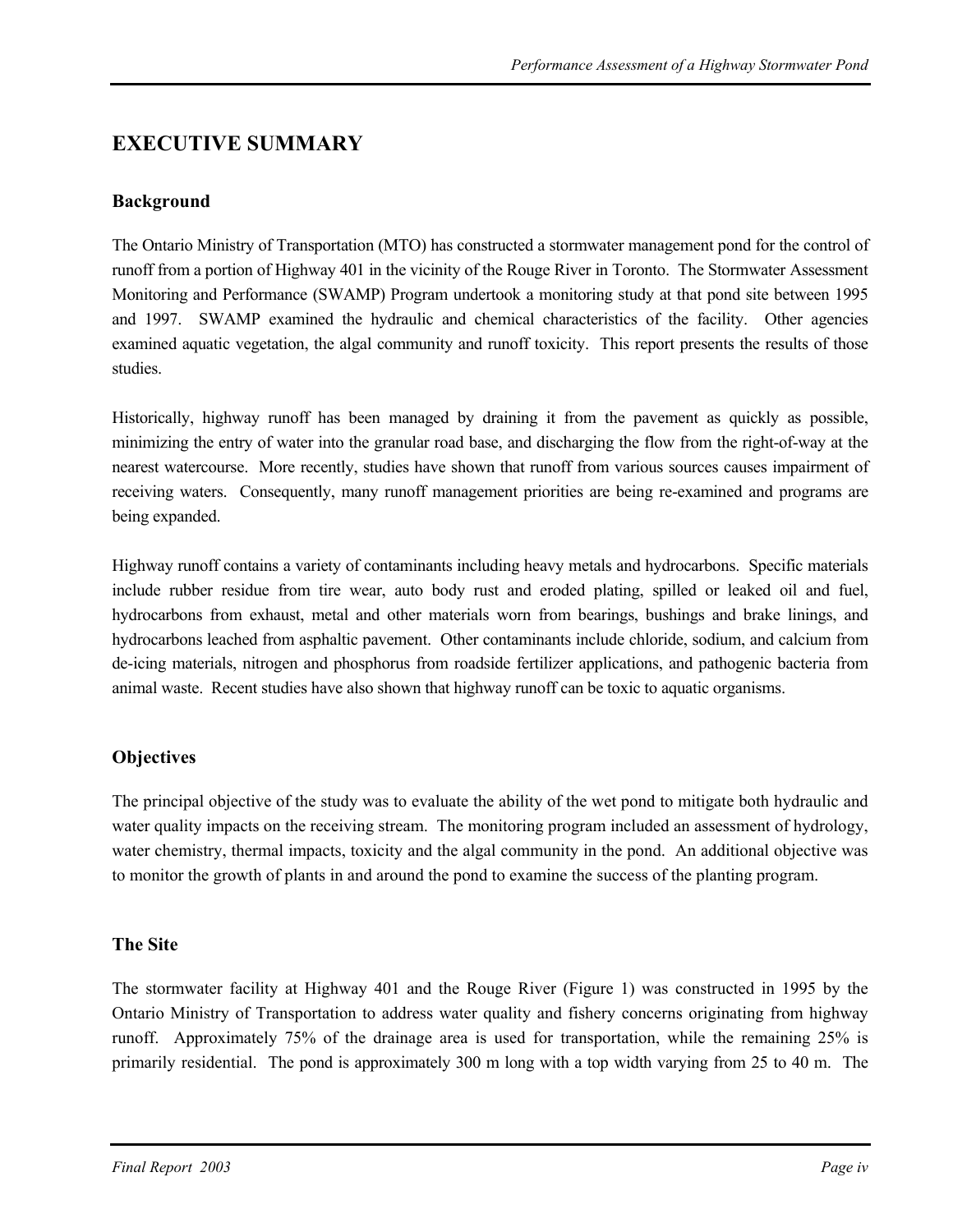sediment forebay is 80 m in length and 20 m to 40 m in width, and it makes up approximately 14% of the total permanent pool volume.



*Figure 1:* Rouge stormwater management pond

The pond discharges its outlet flow to the Rouge River through a reverse-slope pipe that traps floating matter and warm surface water in the pond. An overflow weir in the storm sewer upstream of the pond diverts flows greater than those of a two-year return period event directly to the river.

#### **Study Methods**

Assessment of the stormwater pond was based on coordinated measurements of runoff volume, water quality and water temperature at the inlet and outlet during the summer/fall periods (May to November) and on grab samples for water quality during the winter/spring periods (December to April) from 1995 to 1997. During the summer/fall period, separate assessments of wetland vegetation and the pond algal community were undertaken to provide additional insights into the effectiveness of the planting program and the ecological status of the pond.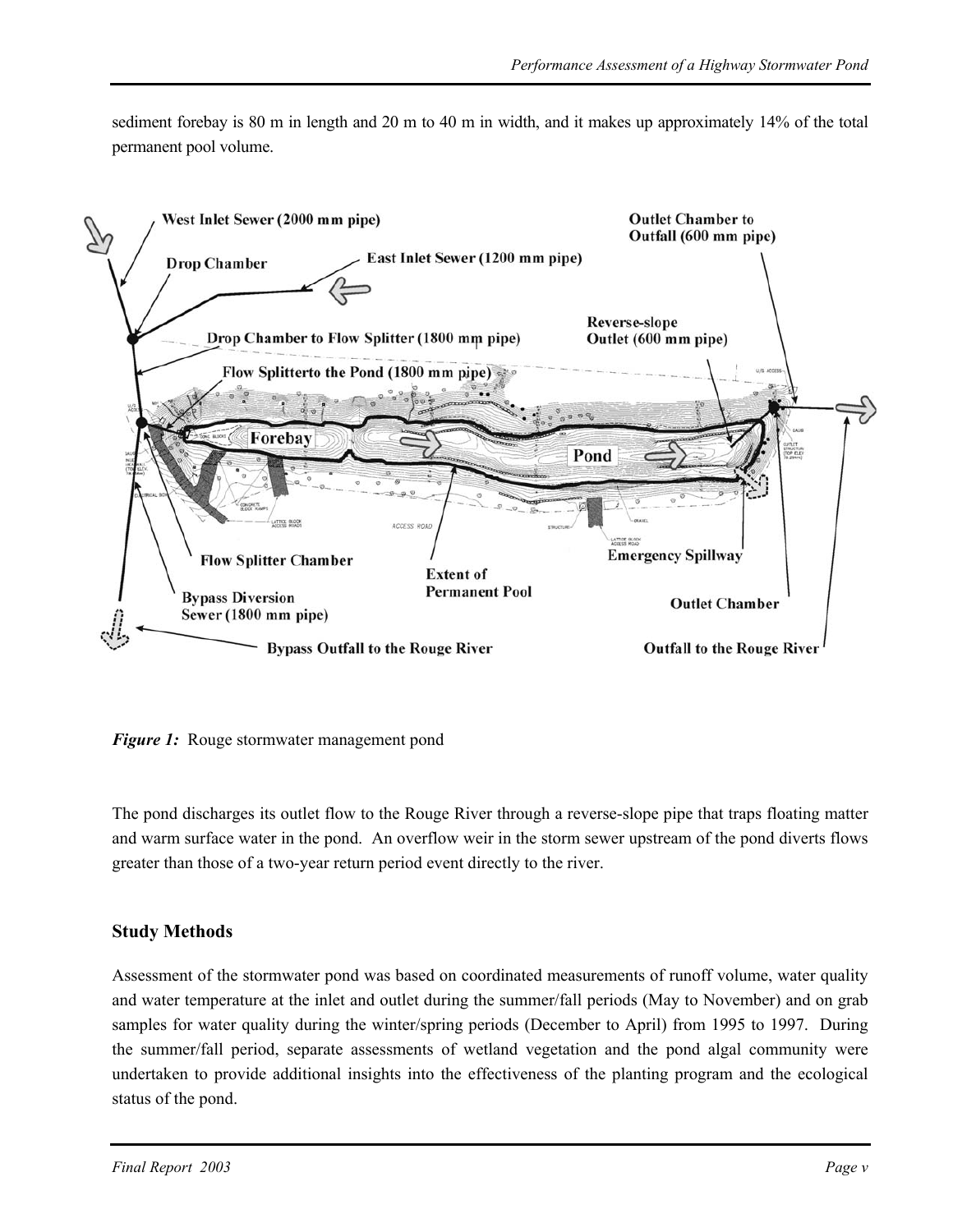Flows were measured using area-velocity probes in the inlet and outlet pipes. A level sensor was also installed in the overflow (splitter) chamber for much of the study period. Rain was measured either on site or at the adjacent park. Inlet samples were collected automatically using a time-based composite sampler. Outlet samples were collected automatically using a flow-proportioned composite sampler. Grab samples were collected to characterize the inlet and outlet during the winter. All samples were analyzed by the Ontario Ministry of the Environment.

The aquatic vegetation monitoring component was conducted by the Toronto and Region Conservation Authority during 1996 and 1997. The goal of the study was to develop a list of recommended vascular wetland plant species and recommended planting strategies for stormwater management pond projects in the Greater Toronto Area.

The algal community assessment component was conducted by Daniel D. Olding, Consulting Biologist, under contract to the Toronto and Region Conservation Authority during 1996 and 1997. Algae were used as an indicator of ecological and water quality conditions of the forebay and wet pond.

Toxicity tests were undertaken by the Ontario Ministry of the Environment.

#### **Study Findings**

Monitoring began during the reconstruction of the highway and before the landscape contractor had completed the planting work in the pond. Consequently, the initial water quality data were atypical of normal operation (May 1995 to August 1996). The volumetric balance measured across the pond was poor during the construction period as a result of flow diversions and pond draining operations. However, data obtained from the post-construction period (September 1996 to September 1997) provided reasonable volumetric balances and good water quality data.

From the perspective of hydraulic performance, the principal function of a stormwater pond is to reduce the impact of elevated storm flows on downstream areas. This task is accomplished by detaining, or holding back, some of the flow to distribute the runoff over a longer time period.

The amount by which the runoff peak was reduced by the pond is quantified as the ratio of the outlet peak flow to the inlet peak flow, expressed as a percentage. For those events reporting both influent and effluent flows, the average peak ratio was 47%, with a range of 20% to 81%.

Another parameter commonly used to quantify pond performance is the drawdown time, the time between the attainment of the maximum storage volume and the end of flow or re-establishment of baseflow. A lengthy drawdown time promotes more uniform flow and healthy downstream environmental conditions. However, an excessive drawdown time would reduce the storage volume available for subsequent events. The range of operational drawdown times was 11.5 to 95.6 hours, with an average value of 33.9 hours. Operational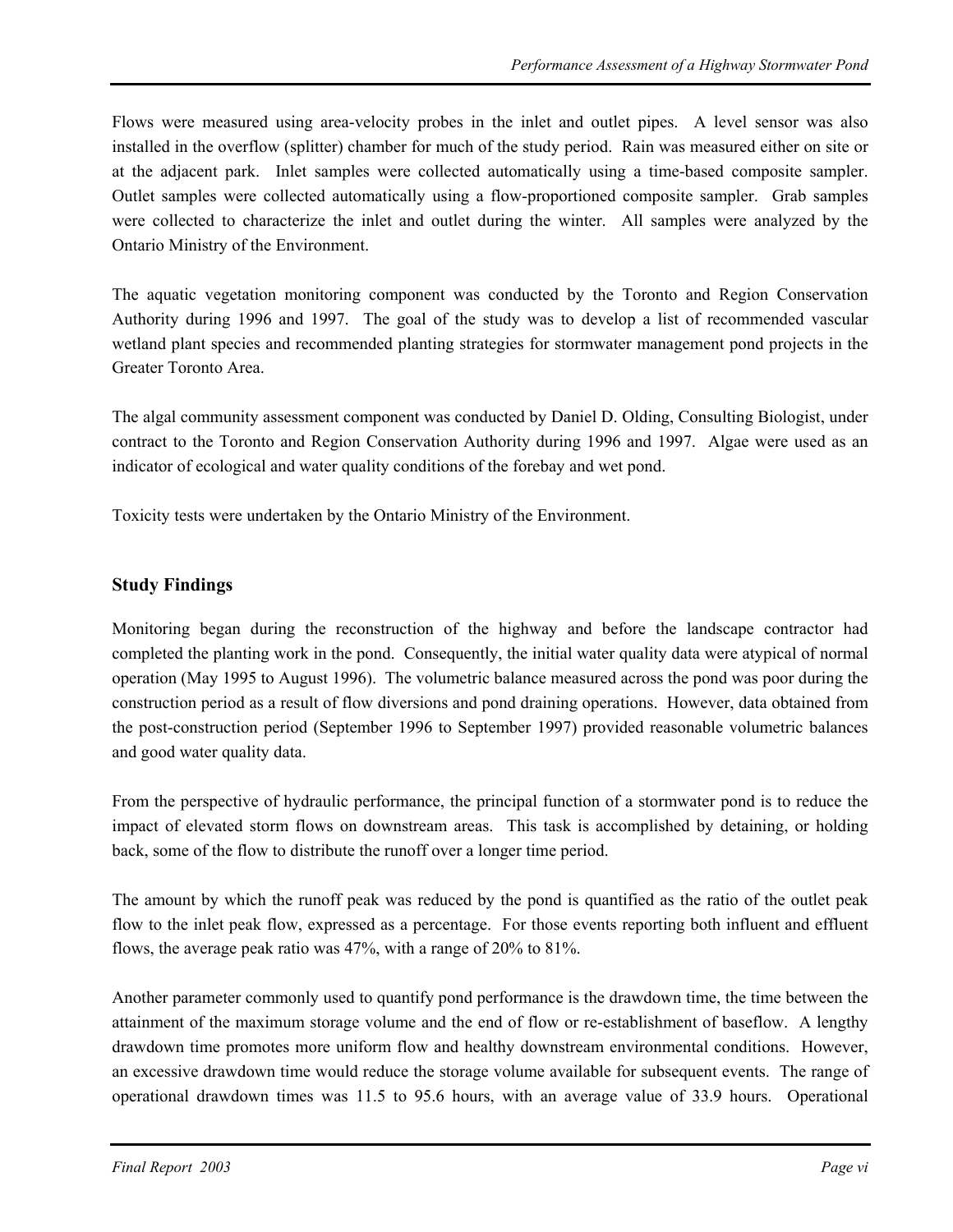drawdown times may be influenced by runoff occurring after the maximum storage volume has been reached. The observations should not be confused with theoretical values calculated in the absence of continuing inflow.

The hydraulic detention time is the time interval between the centroids of the influent and effluent hydrographs. It is the average time by which the flow is detained by the facility. The average detention time was 1.9 hours. The maximum detention time was 5.3 hours. The minimum value was affected by poor data quality and was reported as a negative number.

Table 1 summarizes the influent and effluent concentrations for selected stormwater constituents and the respective removal efficiencies as determined for the summer/fall post-construction monitoring period. Removal efficiency was computed as seasonal load-based values; event concentrations were volume-weighted in this procedure. Average concentrations were calculated using a statistical procedure that accommodates the characteristics of laboratory results; they were not volume-weighted. Twenty-one of the twenty-eight post-construction events were sampled for water quality. Overall, the removal of suspended material and related pollutants was very good.

There were very large increases in the chloride concentration and conductivity across the pond during the summer/fall monitoring period. Deicing salt is applied to the highway in winter. Because salt water is more dense than fresh water, the salt tends to sink to the bottom of pond. The typically slow melting and runoff rates in winter, coupled with ice cover that protects the pond contents from wind-driven mixing, permit the formation of density stratification in the pond. During the summer and fall, when little residual salt is entering the pond, molecular diffusion and turbulence caused by storm flows and wind tend to disperse some of the stored salt and cause it to be discharged in the effluent.

The pond was responsible for a modest average increase in runoff temperature. The effect was more pronounced in July and August, with increases of about 6 to 7 degrees Celsius. In October and November there was essentially no change in the water temperature across the pond. Average outlet temperatures of 20 to 22 degrees Celsius in the summer months would be expected to stress cold-water organisms. However, the temperature of the Rouge River was generally greater than that of the pond outflow during the summer.

A total of nine influent and nine effluent samples were submitted for toxicity testing using two single-species bioassays, the *Daphnia magna* 48-hour acute lethality test and the rainbow trout 96-hour acute lethality test. Based on these samples, the runoff was found to be occasionally toxic for *Daphnia magna* and non-lethal for rainbow trout. One of the nine samples from the inlet, and three samples from the outlet, were toxic to *Daphnia magna*. Chloride compounds might have caused the toxicity to *Daphnia magna*, for the samples found to be toxic were all collected during the winter when the chloride concentrations were at their highest. Chloride concentrations above 3,000 mg/l are known to be toxic to *Daphnia magna*.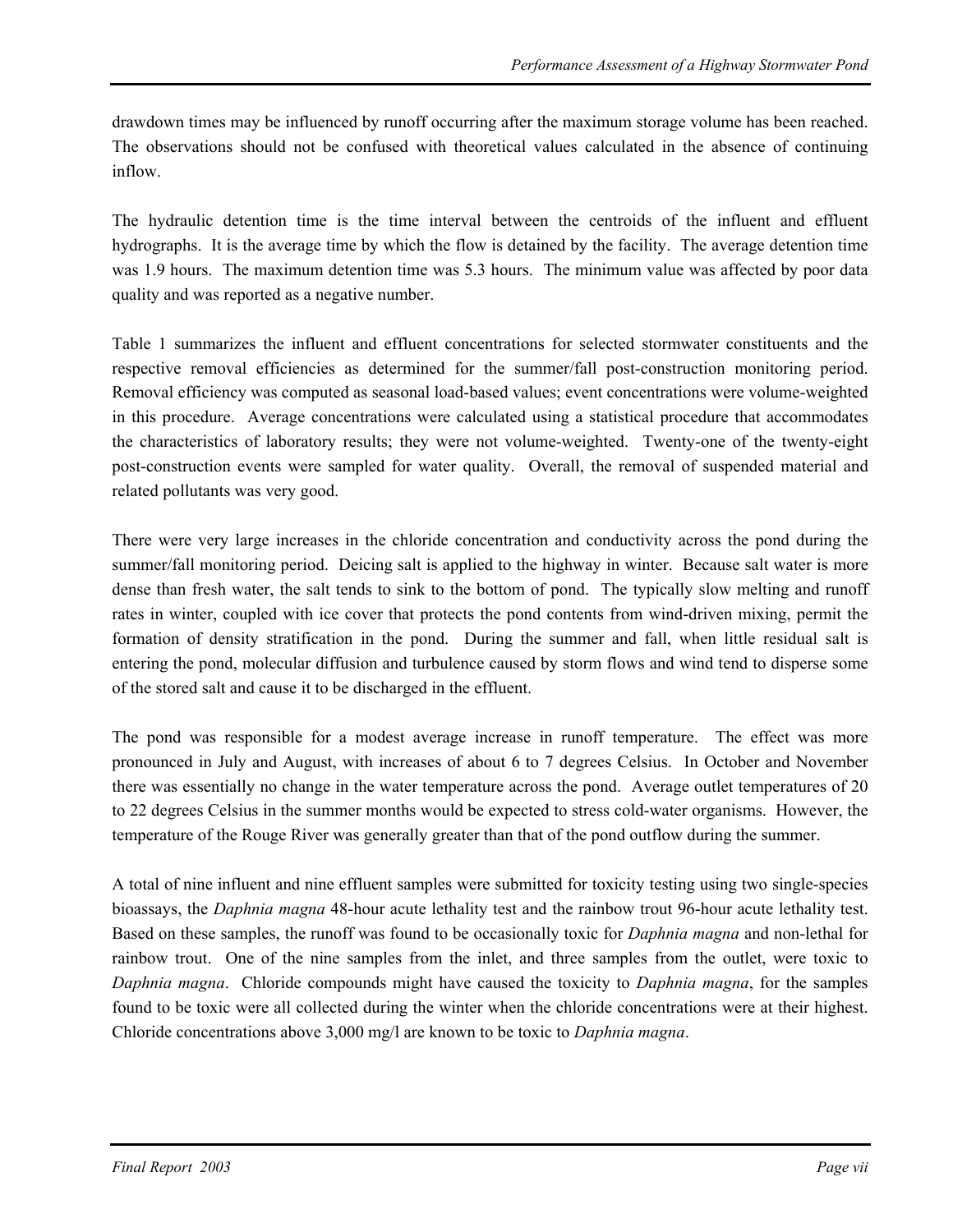| Parameter                   | Units        | RMDL <sup>1</sup> | Summer/Fall Post-Construction |                  |                          |
|-----------------------------|--------------|-------------------|-------------------------------|------------------|--------------------------|
|                             |              |                   | In <sup>2</sup>               | Out <sup>2</sup> | $%$ Removal <sup>3</sup> |
| <b>Suspended Solids</b>     | mg/l         | 2.5               | 331                           | 37               | 90                       |
| Turbidity                   | <b>FTU</b>   | 0.01              | 209.92                        | 33.82            | 83                       |
| Aluminum                    | mg/1         | 0.011             | 0.945                         | 0.263            | 73                       |
| Chromium                    | mg/1         | 0.0014            | 0.0085                        | 0.0020           | 79                       |
| Copper                      | mg/1         | 0.0016            | 0.0521                        | 0.0102           | 85                       |
| Iron                        | mg/1         | 0.0008            | 1.4666                        | 0.4707           | 72                       |
| Lead                        | mg/1         | 0.01              | 0.03                          | 0.01             | 88                       |
| Mercury                     | $\mu$ g/l    | 0.02              | 0.02                          | 0.01             | 44                       |
| Nickel                      | mg/1         | 0.0013            | 0.0068                        | 0.0024           | 75                       |
| Zinc                        | mg/1         | 0.0006            | 0.3021                        | 0.0672           | 84                       |
| Nitrogen, Total Kjeldahl    | mg/1         | 0.02              | 2.00                          | 0.75             | 70                       |
| Phosphorus, Total           | mg/1         | 0.002             | 0.393                         | 0.060            | 85                       |
| Phosphate                   | mg/1         | 0.0005            | 0.0309                        | 0.0067           | 78                       |
| Dissolved Carbon, Organic   | mg/1         | 0.1               | 9.3                           | 3.1              | 73                       |
| Oil and Grease              | mg/1         | 1                 | 9                             | 1                | 87                       |
| Pentachlorophenol           | ng/l         | 10                | 69                            | 41               | 58                       |
| Chloride                    | mg/1         | 0.2               | 205.7                         | 579.5            | $-86$                    |
| Conductivity                | $\mu$ S/cm   | $\mathbf{1}$      | 949                           | 2269             | $-58$                    |
| Dissolved Carbon, Inorganic | mg/1         | 0.2               | 23.6                          | 47.7             | $-35$                    |
| pH                          | nil          | 0.1               | 7.9                           | 8.2              | $-3.8$                   |
| Alkalinity                  | mg/1         | 0.2               | 103.4                         | 205.0            | $-29$                    |
| E. Coli                     | # $/ 100$ mL | $\overline{4}$    | 3071                          | 356              | 83                       |
| <b>Fecal Coliforms</b>      | # $/ 100$ mL | $\overline{4}$    | 6517                          | 783              | 73                       |

*Table 1:* Performance summary -- summer/fall post-construction period

<sup>1</sup> Reporting Method Detection Limit, as reported by the analytical laboratory<br><sup>2</sup> Average event mean concentrations (AEMC) as determined by a statistical routine that accommodates left-censored data and uses log-normal distributions. The inlet samples were time-proportioned composites. The outlet samples were flow-proportioned composites. The seasonal mean values are not proportioned to event volumes.<br><sup>3</sup> Seasonal removal efficiency is load-based, calculated using event volume weighting except for pH and

conductivity which are simple averages.

The vegetation monitoring study determined that all the introduced plant species were still present in the facility after three growing seasons. All the areas planted, except one, had thrived and expanded. A grouping of 44 soft-stem bulrush was planted adjacent to the submerged weir in the main pond. These plants had survived along the pond edges but did not expand out into the pond, presumably because currents in that area impeded the growth of the plant. Seventy-six aquatic and meadow marsh plant species naturally colonized the main pond area within two growing seasons. During the same period, 50 aquatic and meadow marsh plant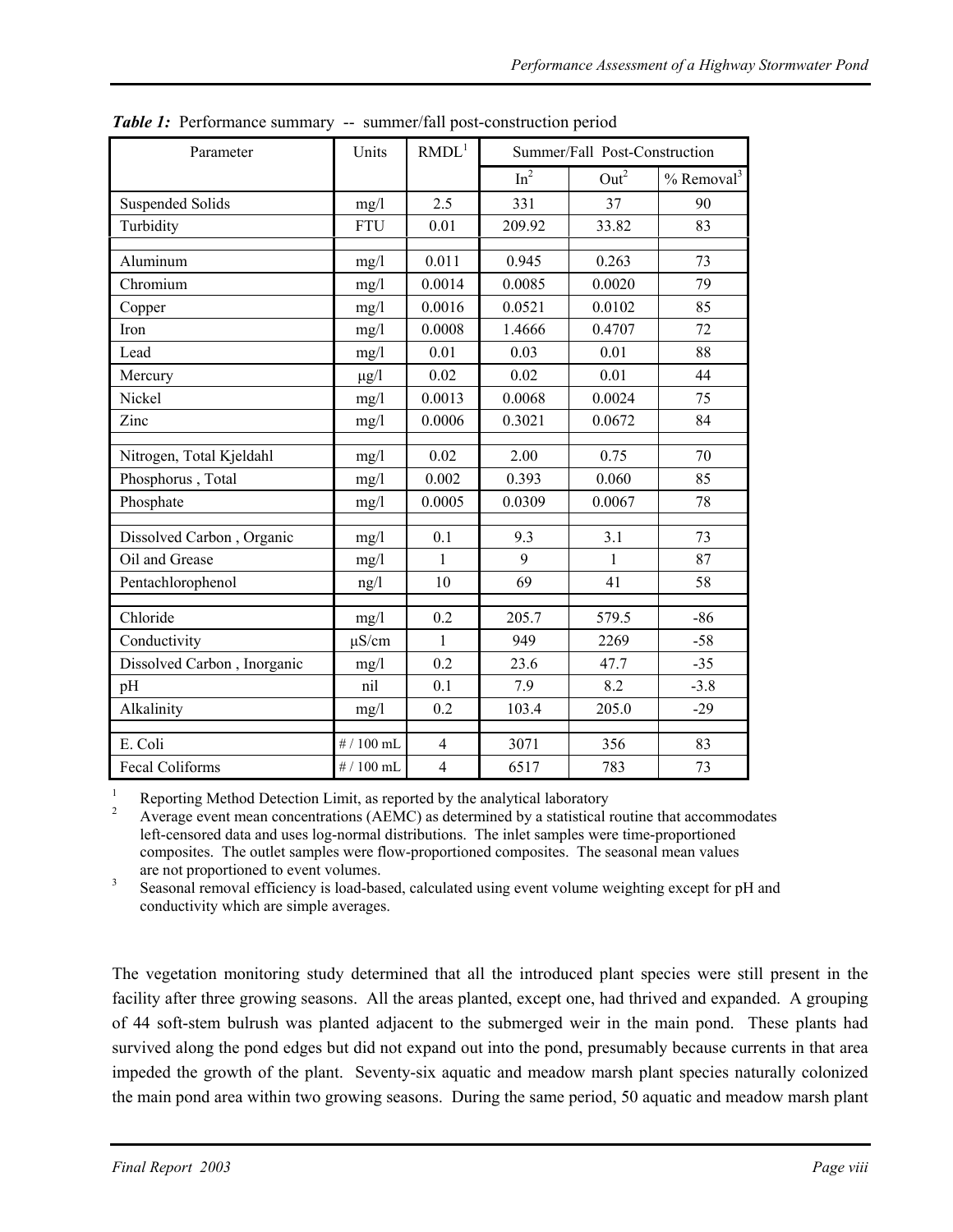species had naturally colonized the sediment forebay. The natural colonization was probably brought about through wind, water and animal transportation. Vegetation communities at this site showed a tendency to evolve toward a common group of dominant species.

The algae found in the Rouge Pond, while having some ubiquitous taxa and some representatives indicative of nutrient rich conditions, showed an exceptional number of salt tolerant marine or brackish water diatoms. The quality of incoming stormwater had a strong impact on the algal composition present in the sediment forebay. The degraded algal communities at this location suggested that poor runoff quality had been experienced. The periphyton in the forebay was characterized as being extremely species poor, with only four taxa recorded. The impact was likely caused by the quality of the sediments since the phytoplankton community, which uptake their nutrients from the water column, did not seem to be affected in the same manner. The bio-volume of the phytoplankton community was sparse, and the periphyton communities were impaired. Toward the quiescent treatment zone of the pond, the number of species in both the phytoplankton and periphyton community increased, and the impairment of the periphyton diminished.

#### **Design Guidelines**

The Stormwater Management Planning and Design (SWMPD) Manual issued by the Ontario Ministry of the Environment refers to three protection levels. The highest level, "enhanced", is equated to 80% long-term TSS removal. The "normal" level is associated with 70% long-term TSS removal.

The preliminary design report indicates that two simulation programs, SWMM and POND, were used to design the facility. The expected TSS removal efficiency was approximately 70% based on the models used. The selected size was an optimum point on the performance versus size curve.

The SWMPD Manual provides sizing guidelines for wet ponds, expressing pond size in cubic metres per hectare of drainage basin for the three protection levels and for various levels of catchment imperviousness. The Rouge Pond has a volume of  $21,000 \text{ m}^3$  and a tributary area of 129 ha, resulting in a design size of 163 m<sup>3</sup>/ha. For that size of pond, and for an average level of imperviousness of 45%, an enhanced level of performance would be expected according to the manual. The actual performance of the facility exceeded the enhanced level. The Rouge Pond had a seasonal average TSS removal efficiency of 90%. The excellent performance of the facility may be attributed to its large length-to-width ratio, which tends to promote plugflow conditions and minimizes short-circuiting of flow through the pond.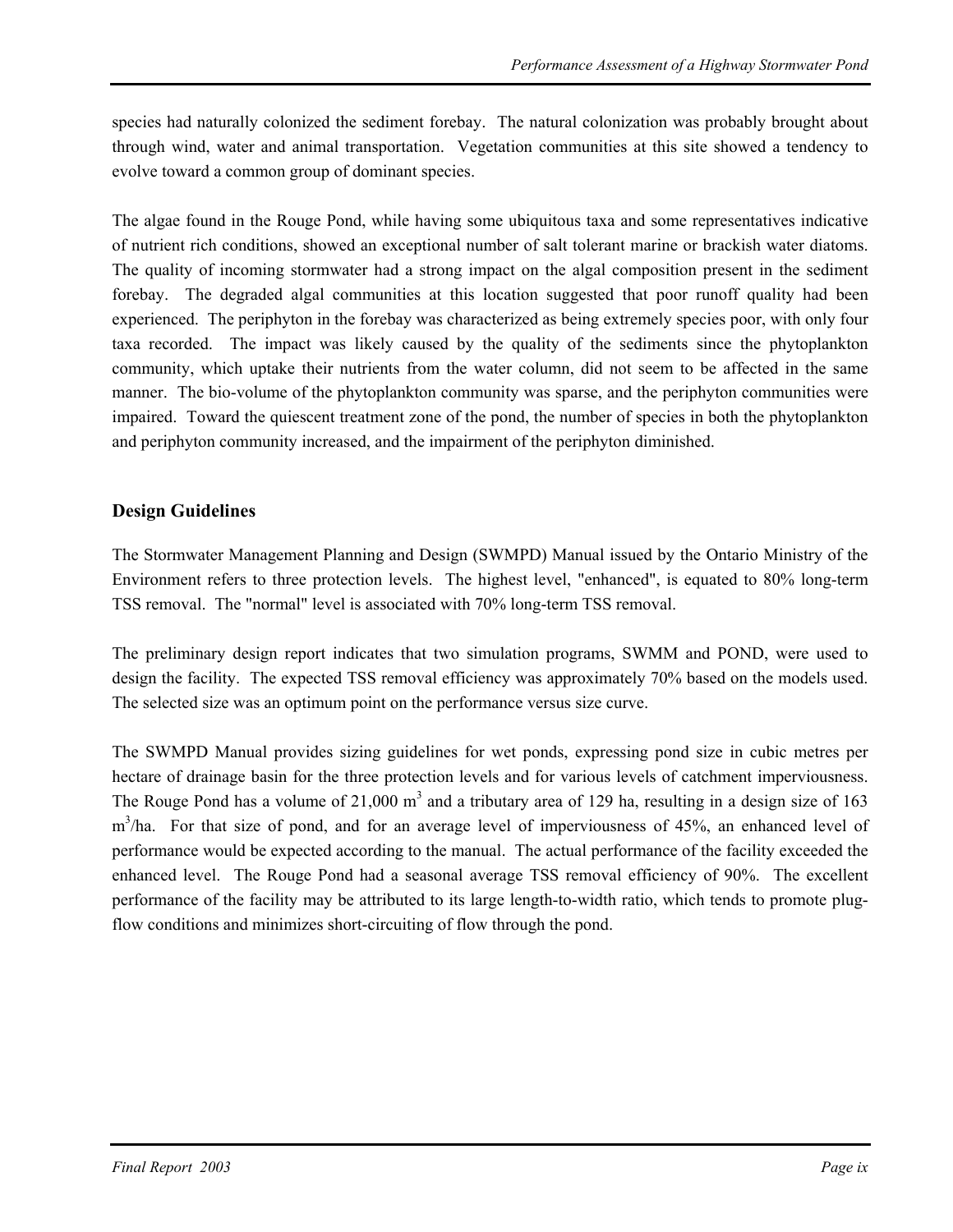#### **Conclusions**

- The highway stormwater management pond was monitored during and after highway reconstruction. Flow balances could not be achieved during the construction period (prior to September, 1996) but the water quality data are considered to be of value in characterizing construction period conditions. The post-construction period (September, 1996 to September 1997) produced data that are considered to be representative of the normal performance of this facility.
- The average peak ratio, measured as the ratio of the outlet peak flow to the inlet peak flow, was 47% with a range of 20 to 81%. The hydraulic detention time, measured as the time lag between the inlet and outlet hydrograph centroids, was approximately 2 hours. The operational drawdown time, measured as the time lag from the maximum storage volume to the re-attainment of baseflow conditions, was approximately 34 hours. This performance is considered to provide a significant reduction in the hydraulic impact of runoff on the receiving stream. However, a detention time of 24 hours is generally recommended as a design parameter. Hydraulic residence time was not measured in this study.
- During the post-construction summer/fall monitoring period the pond achieved an average TSS removal efficiency of 90%. The mean inlet TSS concentration was 331 mg/L, and the mean outlet concentration was 37 mg/L. Turbidity and particle size measurements also indicated a substantial reduction in the amount of suspended material.
- Substantial removals were also observed for metals. Greater than 80% removal was achieved for copper, lead and zinc. Removals of chromium, nickel, aluminum and iron were between 70 and 80%.
- The total phosphorus concentration was reduced 85% and the total Kjeldahl nitrogen concentration was reduced 70%.
- Among the 41 organic parameters (herbicides, pesticides and PAH's) analyzed in this study, only pentachlorophenol was found at concentrations consistently above laboratory detection limit; its removal efficiency was 58%. A second compound, 2,3,4,6 tetrachlorophenol, was measured at concentrations close to the detection limit; the estimated removal efficiency was 26%.
- On average, the outlet water temperature was only  $3^{\circ}$  C warmer than the pond influent. In summer, the temperature increase across the facility was approximately 6 to  $7^{\circ}$  C resulting in effluent temperatures generally ranging from 20 to 22 degrees (peak temperature observation =  $27^{\circ}$  C). The temperature of water in the Rouge River tended to be greater than that of the pond effluent.
- Chemo-stratification was found to occur in the pond, with significant increases in conductivity observed within approximately 1 m of the bottom of the pond. Salt applied to the highway in winter was found to be exported from the pond during the summer/fall monitoring period, resulting in negative removals of chloride and conductivity. Although most of the stratified salt water was apparently below the inlet of the reversed-slope discharge pipe, the design of the outlet may have contributed to the release of the salt.
- The runoff was found to be predominantly non-lethal. However, acute toxicity was occasionally detected. Chloride was considered to be the probably cause of occasional toxicity detected for *Daphnia magna*.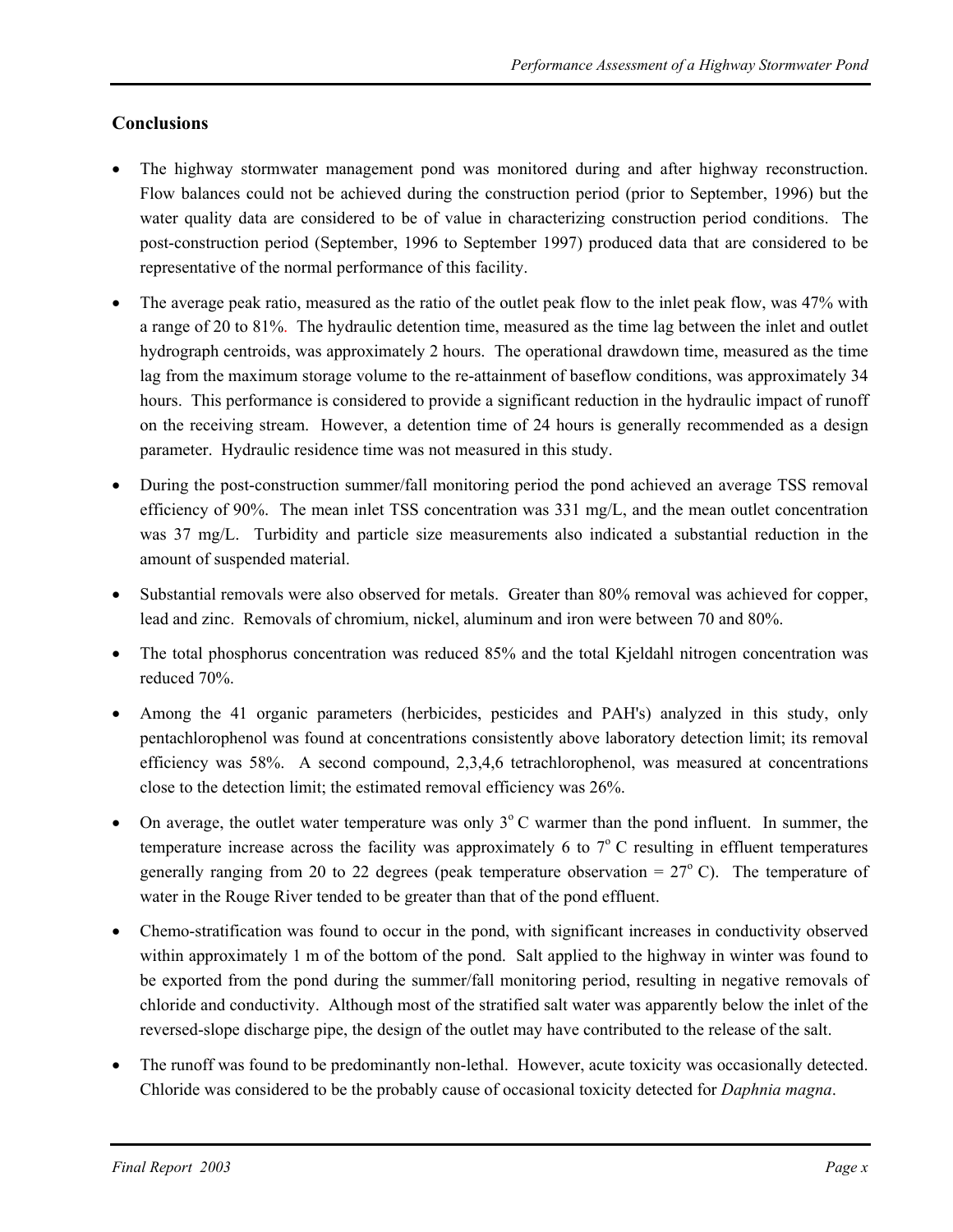- Vegetation monitoring results indicated that diversity of native plants increased from 13 to 81 within a period of two years. The communities tended to evolve towards a common group of dominant species. These observations suggested that natural colonization could be adopted as an effective planting strategy. In a situation when a head start in vegetation is required, a reduced diversity of planting species and materials in the initial planting plan can be considered.
- The algae found in the Rouge Pond, while having some ubiquitous taxa and some representatives indicative of nutrient rich conditions, showed an exceptional number of salt tolerant marine or brackish water diatoms.

#### **Recommendations**

#### *Regarding facility design and operation:*

- The detention time measured in this facility was less than the 24 hours generally recommended for stormwater ponds. The outlet throttling gate was fully open during the study. Consideration should be given to operating the facility with the gate partially closed to increase the detention time, providing that overflows through the grating at the top of the outlet structure are held to a minimum number and volume. Specific recommendations can not be made at this time because of uncertainty related to the water levels in the pond during the study period. The installation of a water level monitor in the pond would facilitate appropriate adjustment for optimum pond performance.
- The geometry of the pond was very effective. The 10:1 length to width ratio promotes plug flow conditions. Future pond designs would benefit from similar geometry. Where land of an appropriate shape is not available, the use of berms and baffles to promote plug-flow conditions should be considered.
- Further consideration should be given to the design of outlet structures of the type used in this facility. The low-level intake was presumably successful in reducing the discharge of floating material and in controlling the thermal impact of the pond on the receiving water. However, the geometry of the system reduces the sediment storage capacity of the pond and shortens the sediment clean out interval. The lowlevel intake also promotes the release of accumulated salt. This latter consideration will remain academic until some possible future time when mobile desalination facilities may be considered as feasible components of pond maintenance programs.

#### *Regarding monitoring programs:*

• Monitoring programs intended to provide data on normal operating conditions should be started after all construction activity has ceased and after environmental factors such as vegetation have stabilized to at least some extent. Those programs designed to monitor sediment removal during construction should select sites where the inlet sewers and the pond contents will not be changed while the study is under way.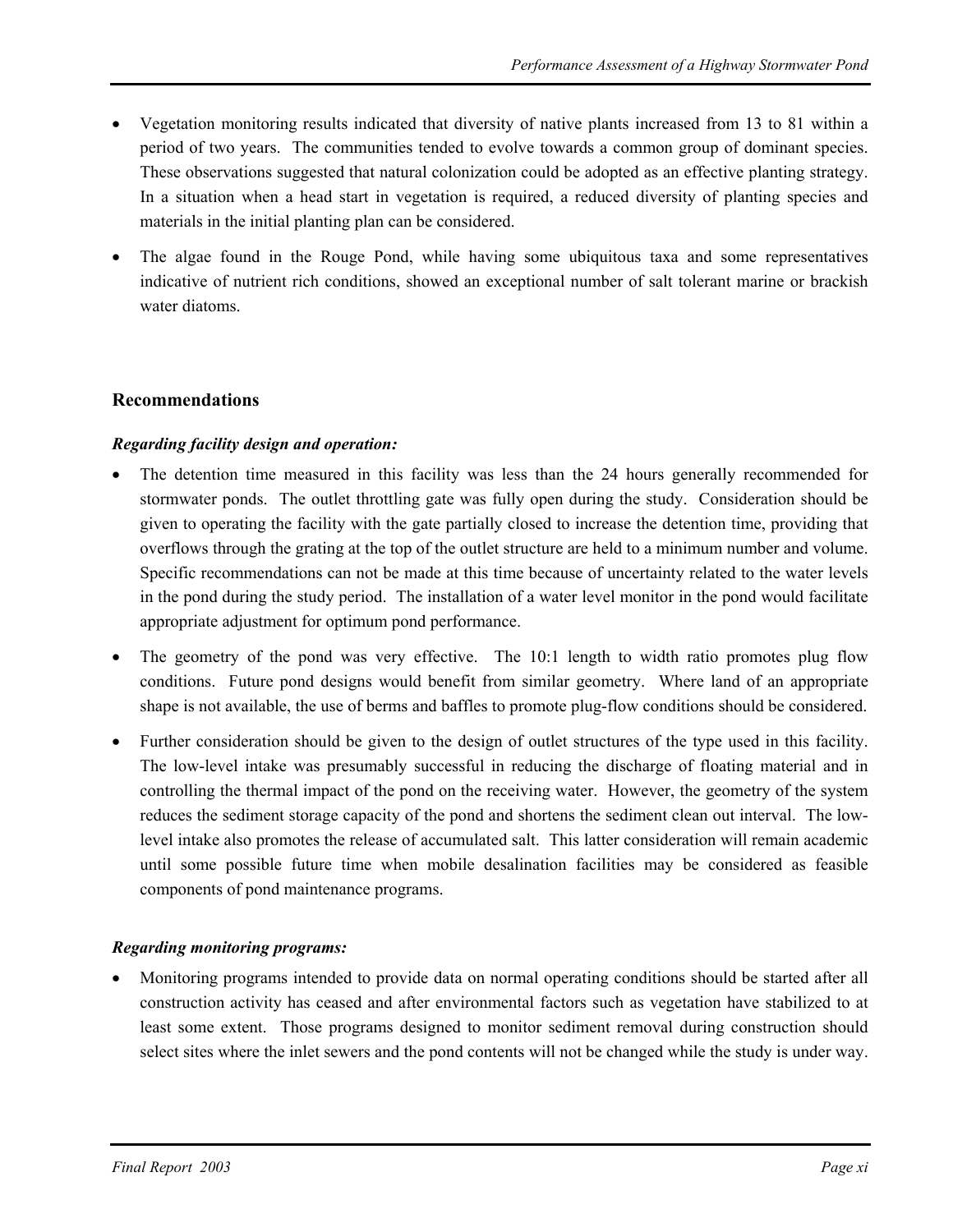- Future pond monitoring programs should make use of back-up flow sensors, and combine flow measurement with pond surface level measurement, to ensure that throughput and storage volumes are adequately quantified.
- Further consideration should be given to road salt management programs, to studies of the presence of salt in stormwater management facilities and to potential desalting operations.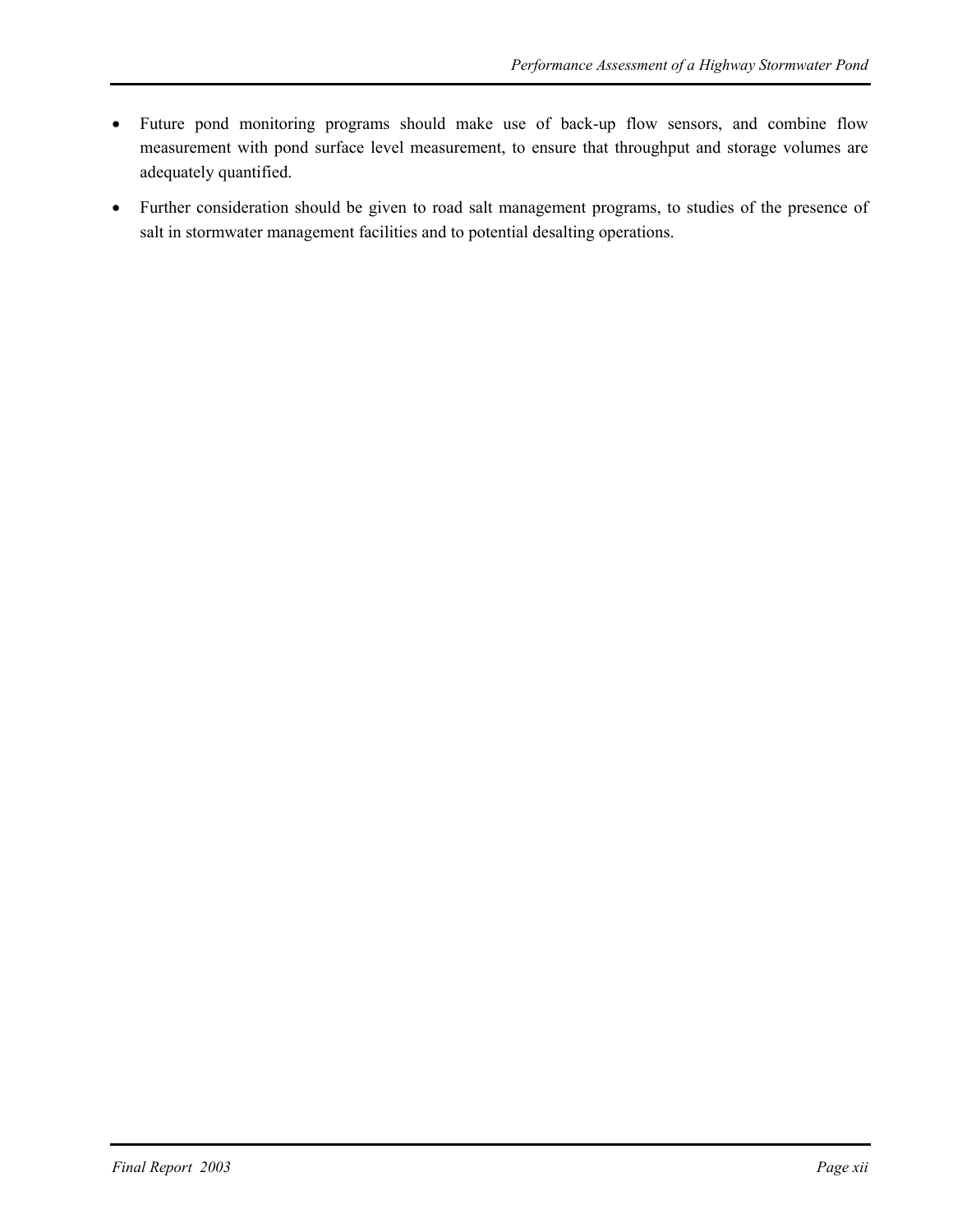# **TABLE OF CONTENTS**

| 1                       |        |  |
|-------------------------|--------|--|
|                         | l.l    |  |
|                         | 1.2    |  |
| $\overline{2}$          |        |  |
|                         | 2.1    |  |
|                         | 2.1.1  |  |
|                         | 2.1.2  |  |
|                         | 2.1.3  |  |
|                         | 2.2    |  |
|                         | 2.2.1  |  |
|                         | 2.2.2  |  |
|                         | 2.2.3  |  |
|                         | 2.2.4  |  |
|                         |        |  |
| $\mathbf{3}$            |        |  |
|                         | 3.1.   |  |
|                         | 3.2.   |  |
|                         | 3.2.1. |  |
|                         | 3.2.2. |  |
|                         |        |  |
|                         | 3.3.1. |  |
|                         | 3.3.2. |  |
|                         | 3.4.   |  |
|                         | 3.5.   |  |
|                         | 3.6.   |  |
|                         | 3.6.1. |  |
|                         |        |  |
|                         |        |  |
| $\overline{\mathbf{4}}$ |        |  |
|                         | 4.1    |  |
|                         | 4.1.1  |  |
|                         | 4.1.2  |  |
|                         | 4.1.3  |  |
|                         | 4.2    |  |
|                         | 4.2.1  |  |
|                         | 4.2.2  |  |
|                         | 4.3    |  |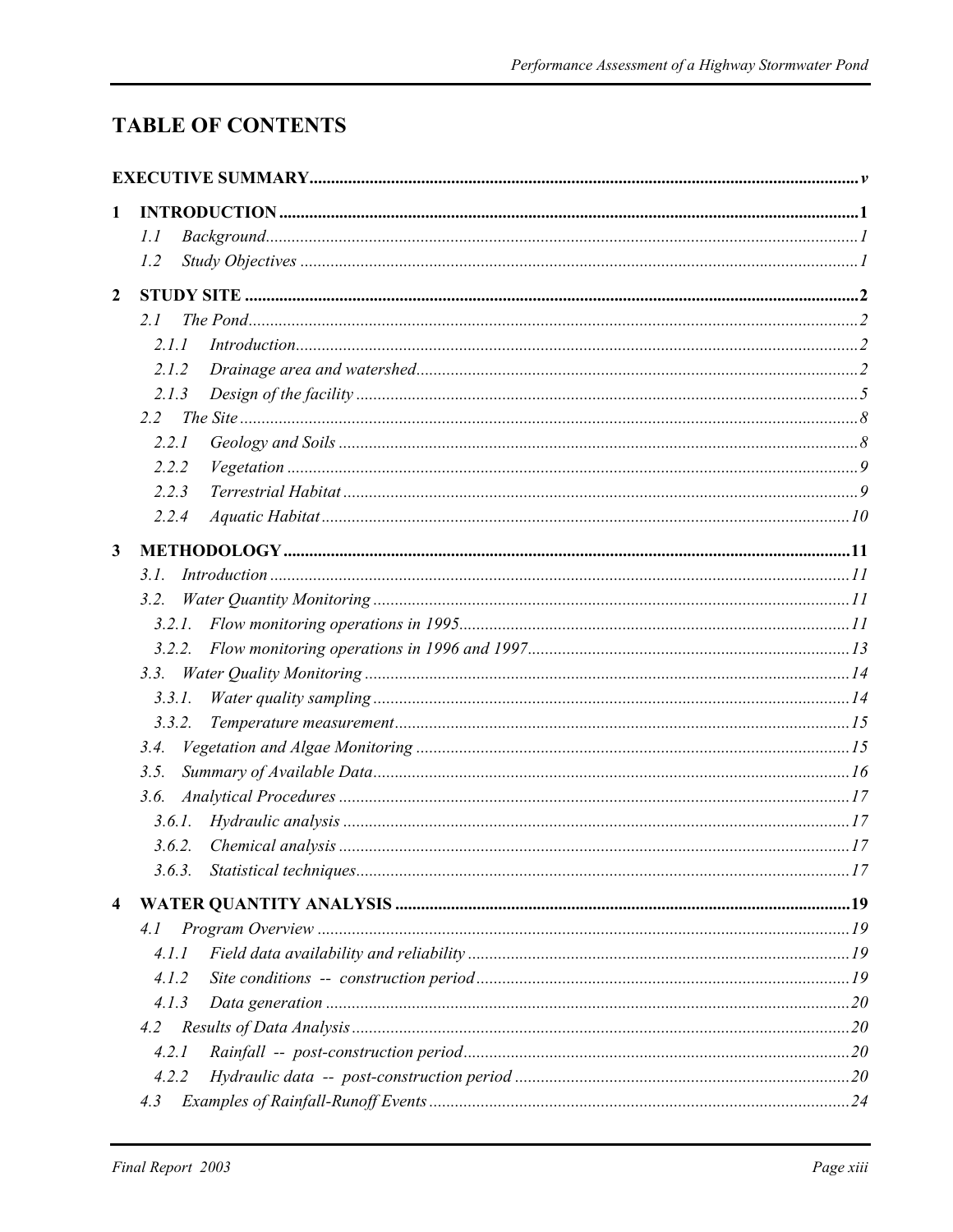|                | 4.3.1 |  |
|----------------|-------|--|
|                | 4.3.2 |  |
|                | 4.4   |  |
| $\overline{5}$ |       |  |
|                | 5. I  |  |
|                | 5.1.1 |  |
|                | 5.1.2 |  |
|                | 5.1.3 |  |
|                | 5.1.4 |  |
|                | 5.1.5 |  |
|                | 5.2   |  |
|                | 5.3   |  |
|                | 5.3.1 |  |
|                | 5.3.2 |  |
|                | 5.3.3 |  |
|                | 5.3.4 |  |
|                | 5.4   |  |
|                | 5.5   |  |
|                | 5.6   |  |
|                | 5.6.1 |  |
|                | 5.6.2 |  |
| 6              |       |  |
|                | 6.1   |  |
|                | 6.2   |  |
|                | 6.2.1 |  |
|                | 6.2.2 |  |
|                | 6.2.3 |  |
|                |       |  |
|                | 6.3   |  |
|                | 6.3.1 |  |
|                | 6.3.2 |  |
|                | 6.3.3 |  |
| 7              |       |  |
|                | 7.1   |  |
|                | 7.2   |  |
|                | 7.2.1 |  |
|                | 7.2.2 |  |
| 8              |       |  |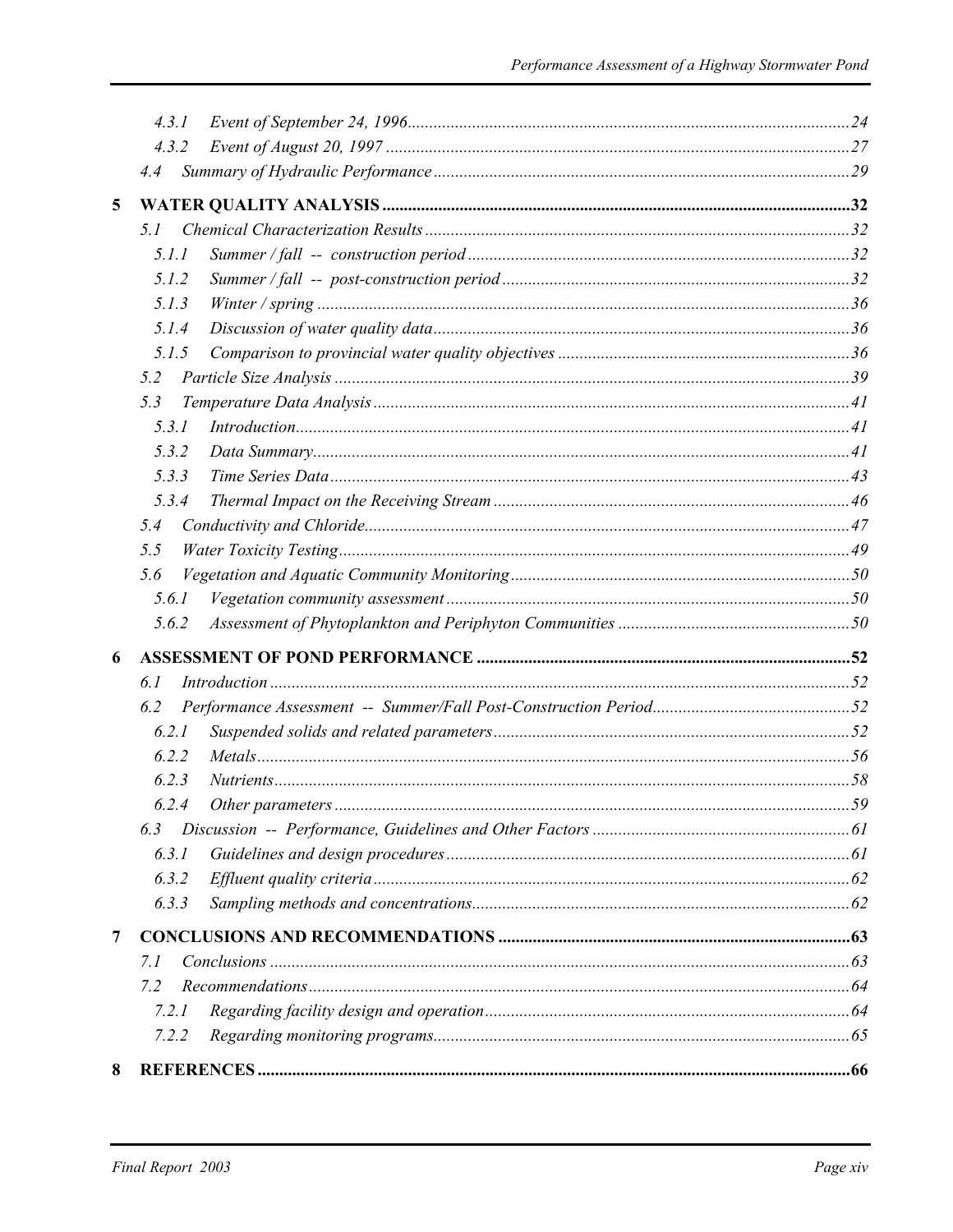| APPENDIX A:        | Historical Context of the SWAMP Program                |
|--------------------|--------------------------------------------------------|
| APPENDIX B:        | Glossary                                               |
| APPENDIX C:        | <b>Fundamental Concepts of Pond Systems</b>            |
| APPENDIX D:        | <b>Analytical Procedures</b>                           |
| APPENDIX E:        | <b>Vegetation Monitoring</b>                           |
| <b>APPENDIX F:</b> | Assessment of Phytoplankton and Periphyton Communities |
| <b>APPENDIX G:</b> | Analysis of Hydraulic Data                             |
| APPENDIX H:        | <b>Water Quality Data</b>                              |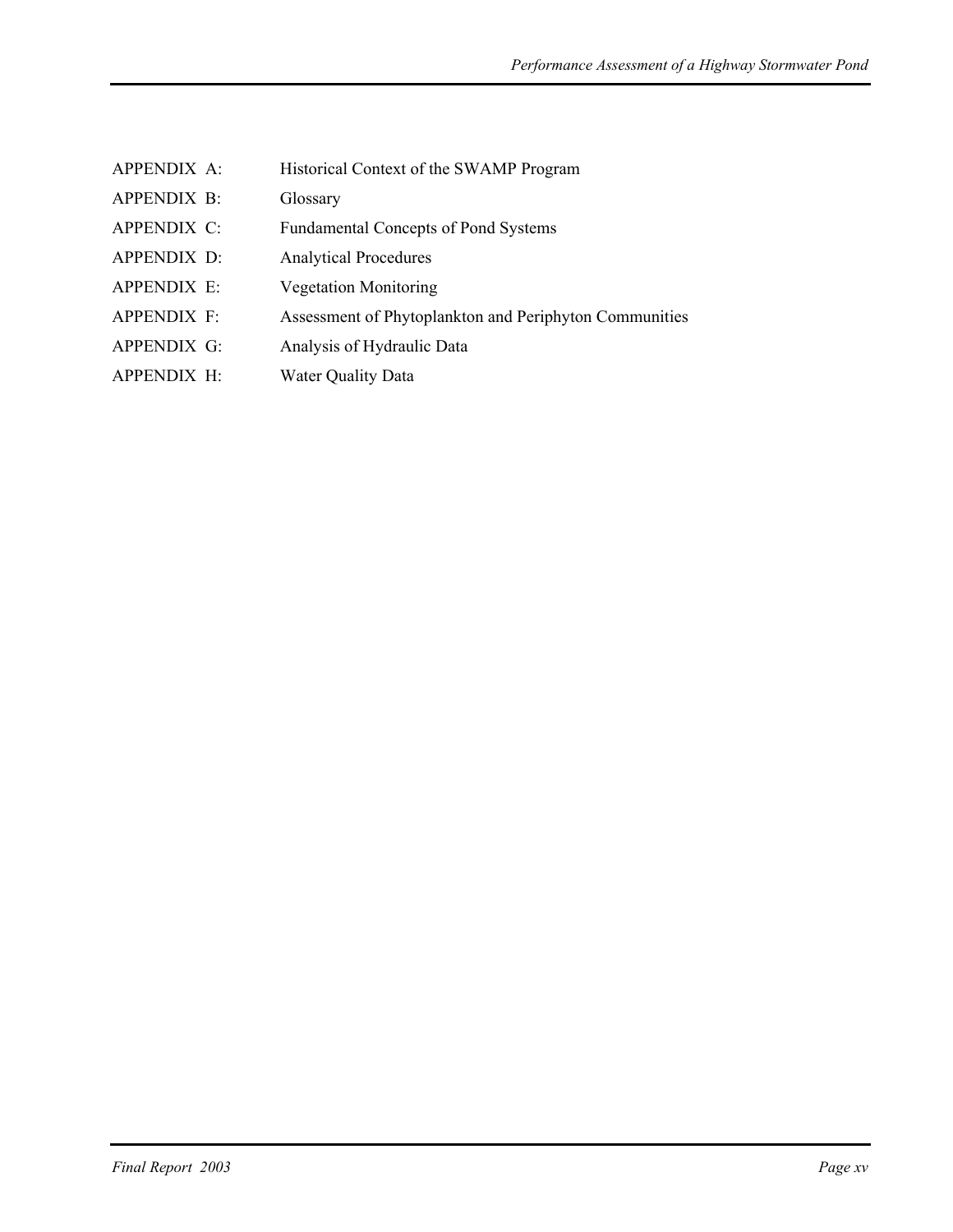# **LIST OF FIGURES**

| Figure 2.1:     |                                                                                           |  |
|-----------------|-------------------------------------------------------------------------------------------|--|
| Figure 2.2:     |                                                                                           |  |
| Figure 2.3:     |                                                                                           |  |
| Figure 2.4:     |                                                                                           |  |
| Figure 3.1:     |                                                                                           |  |
| Figure 3.2:     |                                                                                           |  |
| Figure 4.1:     |                                                                                           |  |
| Figure 4.2:     |                                                                                           |  |
| Figure 4.3:     |                                                                                           |  |
| Figure 4.4:     |                                                                                           |  |
| Figure 4.5:     |                                                                                           |  |
| Figure 5.1:     |                                                                                           |  |
| Figure 5.2:     |                                                                                           |  |
| Figure 5.3:     |                                                                                           |  |
| Figure 5.4:     | Inlet and outlet particle size distributions -- summer / fall construction period 40      |  |
| Figure 5.5:     | Inlet and outlet particle size distributions -- summer / fall post-construction period 40 |  |
| Figure 5.6:     |                                                                                           |  |
| Figure 5.7:     |                                                                                           |  |
| Figure 5.8:     |                                                                                           |  |
| Figure 5.9:     |                                                                                           |  |
| Figure $5.10$ : |                                                                                           |  |
| Figure 5.11     |                                                                                           |  |
| Figure $5.12$ : |                                                                                           |  |
| Figure 5.13:    |                                                                                           |  |
| Figure $5.14$ : |                                                                                           |  |
| Figure 6.1:     |                                                                                           |  |
| Figure 6.2:     |                                                                                           |  |
| Figure 6.3:     |                                                                                           |  |